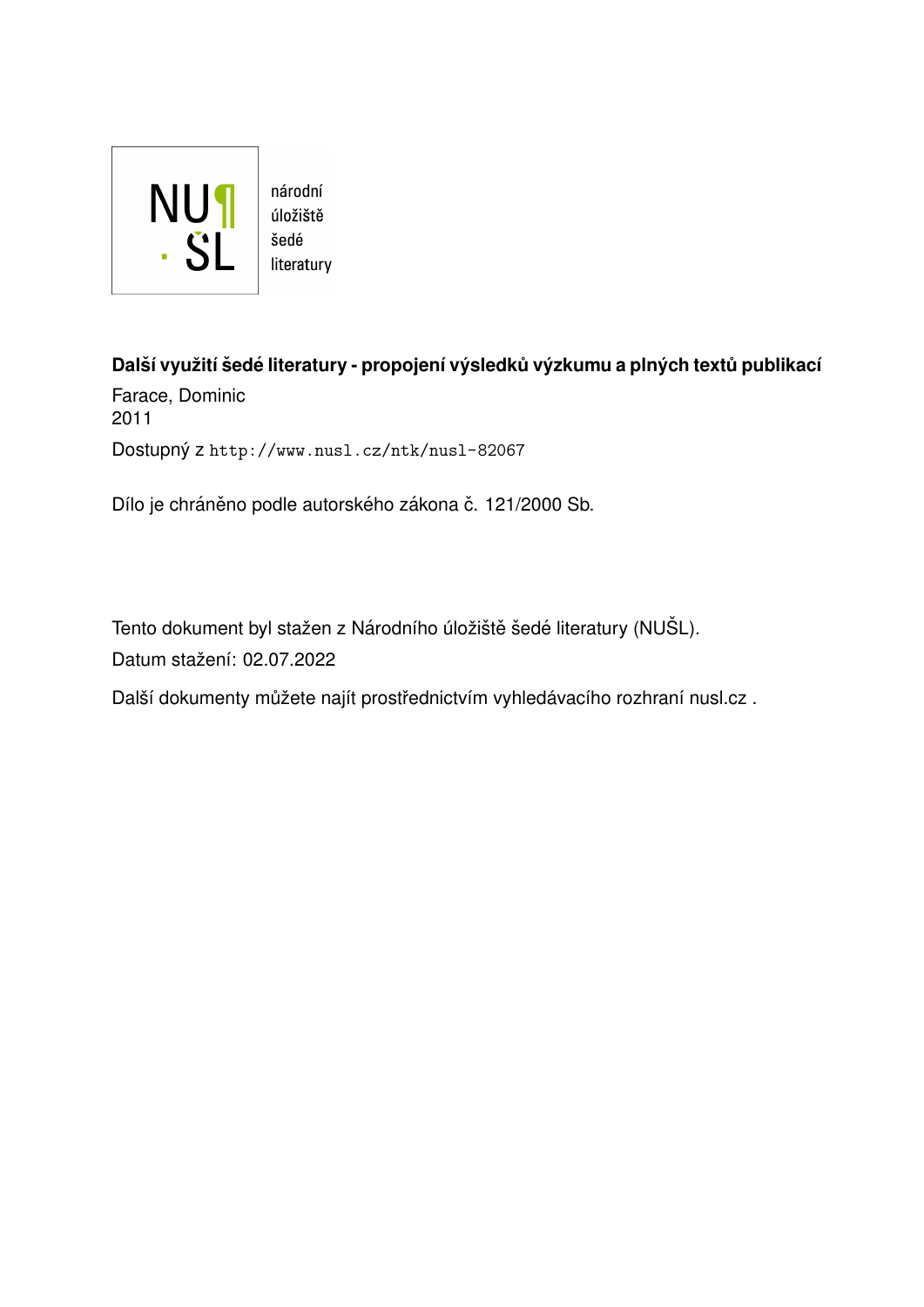# **REPURPOSING GREY LITERATURE - LINKING RESEARCH DATA TO FULL-TEXT PUBLICATIONS: SOME PRELIMINARY RESULTS**

## DOMINIC FARACE

Dominic.farace@textrelease.com

GreyNet

#### **Abstract**

This presentation deals with the research design and preliminary results of EPP, an Enhanced Publications Project carried out among a pool of over 280 authors in the International Conference Series on Grey Literature. In a way, this project seeks to circumvent the data vs. documents camp in the grey literature community by way of a middle ground provided through enhanced publications. Enhanced publications allow for a fuller understanding of the process in which data and information are used and applied in the generation of knowledge. The enhanced publication of grey literature precludes the idea of a random selection of data and information, and instead focuses on the human intervention in data-rich environments. Enhanced publications inherently contribute to the review process of grey literature as well as the replication of research and improved visibility of research results in the scholarly communication chain.

### **Keywords**

Grey Literature, research, enhanced publications, preliminary results

Introduction - A research in progress

The international grey literature community is both diverse in scale and foci of research. The HEP (High Energy Physics) community depicted at CERN in Geneva and the Karst community monitored at Florida State University are two such examples. In fact, GreyNet's own community of researchers in the field library and information sciences is yet another example – one in which my presentation is focused.

The main title of this presentation 'Repurposing Grey Literature' includes both a retrospective element as well as the element of enhancing already existing records. GreyNet has over the years been involved in providing retrospective access to its collections of conference preprints, which first started with bibliographic records in the SIGLE database, later their fulltext records in the OpenSIGLE repository, and now the newly launched OpenGrey Repository. The element however of enhancing these metadata records with related research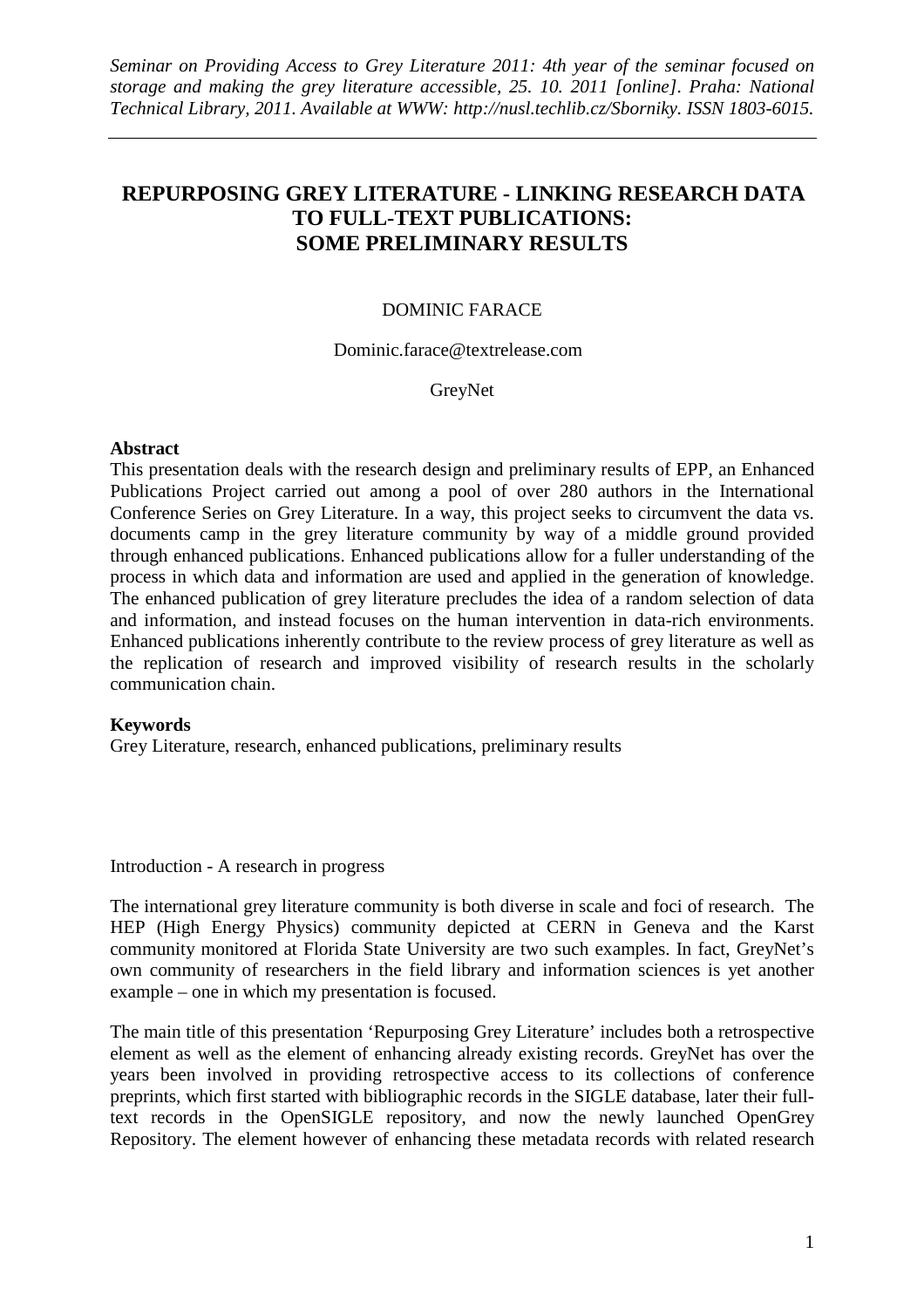data as well as post-publication data such as commentaries brings the use of the term 'repurposing grey literature' to a fuller understanding.

The definition of an enhanced publication is borrowed from the DRIVER-II project, "a publication that is enhanced with three categories of information: 1) research data, 2) extra materials, and 3) post-publication data". In EPP, four partnering organizations were brought together based on their expertise and tasks they would execute during the course of the project. GreyNet together with INIST-CNRS would devise a questionnaire and carry-out a survey among its author base in the acquisition of research data linked to conference preprints. GreyNet would facilitate data entry in the DANS Easy Repository with link backs to corresponding metadata records in the OpenGrey Repository; and would further cooperate with Pratt Institute to establish basic criteria upon which commentaries by LIS students would be compiled and added to existing metadata records.

A Phased Approach

EPP, Enhanced Publications Project, is being carried out in six phases, some of which overlap depending on the partnering organizations responsible for their implementation. The phases include:

Project Proposal and Formation of the Team

Design of the Questionnaire and Author Survey

Criteria for the commentaries and selection of eligible conference preprints

Acquisition and Submission of research data

Data upload and cross-linking

Draft of enhanced publication guidelines and the design of a future workflow

As indicated in the subtitle of the paper, this presentation is based on preliminary results limited to the survey and questionnaire. The final results of the six phases in EPP are scheduled for presentation during the Thirteenth International Conference on Grey Literature this December in Washington DC. However, I consider the opportunity to present these partial results to this national forum as extremely beneficial to the project – in anticipation of your comments and recommendations.

Survey and Questionnaire

The population of the survey was selected from among the 286 authors and co-authors in the GL-Conference Series. It was decided that only first authors would receive the questionnaire, which narrowed the potential population of the survey to 162 of which only 95 were actually sent the online questionnaire. The reason the other 67 first authors were not included in the final survey population was due to a number factors such as no current email address, retired, deceased, etc.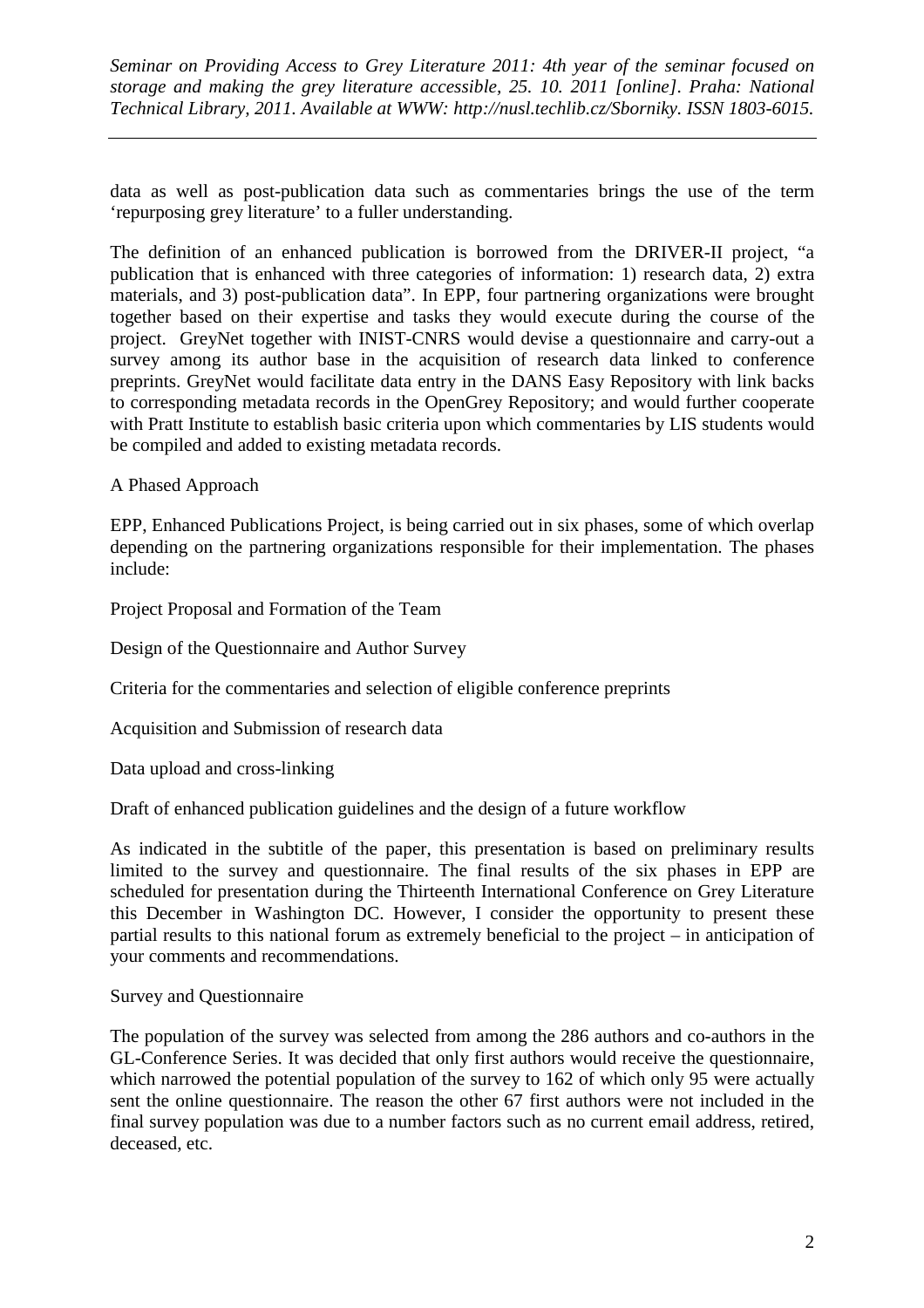| Number<br>(co)authors<br>in the GL-Series | of Number<br>of<br>authors<br>in the GL-Series | first Number<br><b>Survey Recipients</b> | of | EPP Number<br><b>Survey Respondents</b> | Ω£ | EPP |
|-------------------------------------------|------------------------------------------------|------------------------------------------|----|-----------------------------------------|----|-----|
| 286                                       | 162                                            | 95                                       |    | 37                                      |    |     |

The survey was carried out using freeware 'Survey Monkey' and the questionnaire contained 10 items, 3 of which were open-ended. The results used in this presentation are based on 37 respondents, roughly a 40% response rate.

While maintaining the anonymity of the individual respondent it was possible to determine the geographic region from which they came as seen in the figure above. Authors from 14 countries responded to the questionnaire.

Some Preliminary Results In an effort to better inform and guide the respondents through the questionnaire, an introductory text was included in a personalized email inviting them to participate in the survey. Also, informative subheadings were inserted at intervals between the items on the questionnaire as shown in quotation marks.

"Data exchange is becoming the norm in open access communities"

Question 1: Does one or more of your conference papers in the GL-Series base its findings on empirical or statistical data?

While it is generally known that not all of the conference papers in the GL-Series are based on statistical data, it still has yet to be determined what percentage of the collection is. The fact however that 65% of the respondents' state that their work relies on empirical research data provides a clear indication of the relevance of this for the project.

Question 2: If so, would these data and/or datasets still be available in part or whole for archiving purposes?

The fact that some 60% of the respondents maintain and store their research data is no doubt indicative of the value they place on their work.

"A data policy should be in place within research communities and organizations"

Question 3: Are you aware of any existing data archives or data initiatives in your country related to grey literature or other scientific publications?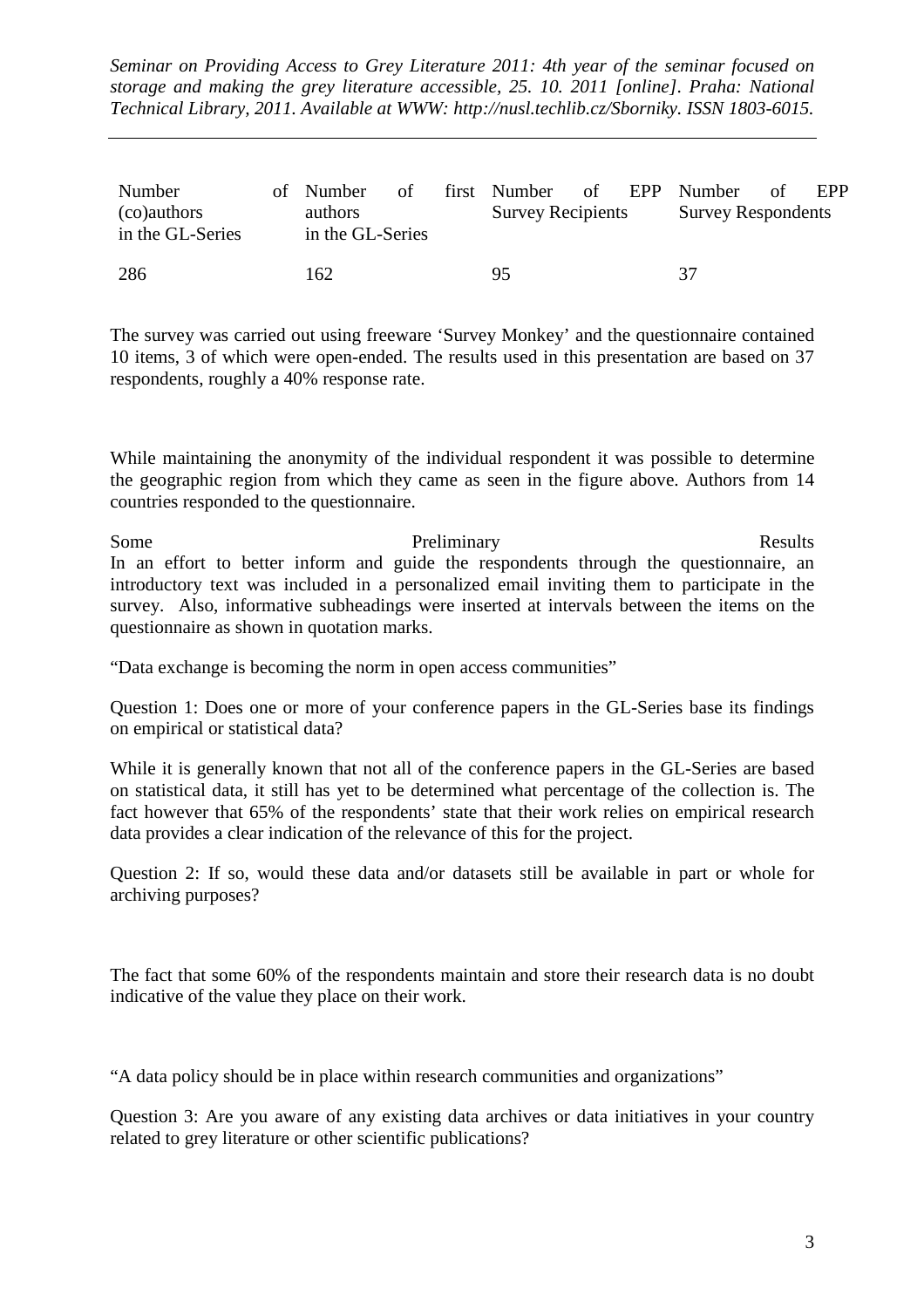If the above percentages are indicative, then half of the respondents appear unaware of data initiatives related to grey literature in their country. Unfortunately, we do not yet have cross tabulations by country and we can only refer back to the first figure in which the respondents were grouped by geographic region. The incentive to further explore this finding takes on the implication that EPP could contribute to increased awareness of this within the grey literature community.

Question 4: If so, please provide the name(s) and corresponding URL(s) here?

The responses to this open-ended question were categorized into one of three clusters depending on how specific, general, or non-applicable the responses were. It can also be noted that the number of respondents to this question was significantly less than to the other questions. However, if we look at the 70% of those who provided specific names and/or URLS, then we are able to compile a short list of archives housing research data on grey literature: PLEIADI (IT), NUSL (CZ), NOAA (US), NASA (US), NSIDC (US), ICPSR (US), METIS (NL), NSF (US), NIH (US), ADP (SI), ORNL (US), TRAIL/CRL (US), SYNABA (PL), IATUL (INT), IOP (INT), Morphbank/FSU (US), ISS (IT), DANS (NL), SIDR (FR).These above cited data archives/portals still have to be further examined for their relevance to our project.

"Data counts as science output and should be recognized in references and citations"

Question 5: Would you be willing to submit data, datasets, or subsets to DANS (Data Archiving and Networked Services) that would in turn be linked to their existing metadata records in the OpenGrey Repository?

Almost half of the respondents (48%) appear willing to submit their data to the DANS Archive, while 46% express uncertainty. The results from this question proves to be one of the more challenging aspects of the project for it will be necessary to address issues that authors have regarding their hesitance to submit data. Perhaps, by underscoring the advantages authors would gain by increased referencing and citing of their work and by enabling them through ready guidelines, this group of respondents would be more willing to participate in the project.

Question 6: If so, would you prefer that GreyNet entered your retrospective data and/or datasets in DANS, or would you prefer to do this directly?

The 'no preference' response to this question (41%) can be interpreted not only as encouraging for retrospective data but also for future data and datasets that would be added to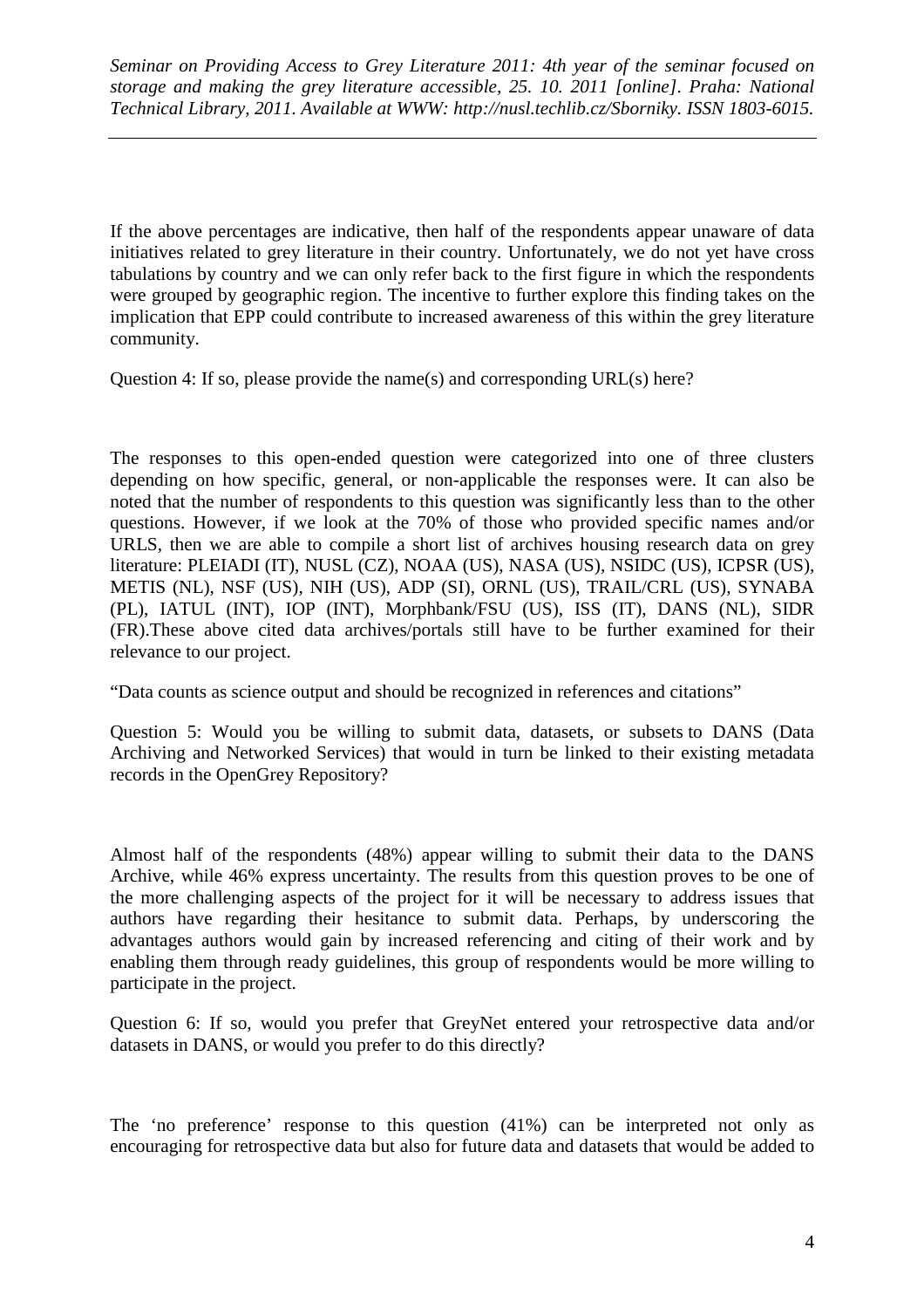the DANS Repository and subsequently linked to the OpenGrey full-text records. While the scope of this project is geared to retrospective input, it is understood that empirical and statistical data related to future GreyNet collections of conference preprints will be directly entered in the DANS Repository by the authors.

"Research data should be preserved and accessible in order to enhance scholarly communication"

Question 7: Do you agree that both the data producer as well as the data user stand to benefit by submitting data, datasets, or subsets for this Enhanced Publications Project?

Over 90% of the respondents agree that both the researcher/author as well as the potential data user would stand to gain from the enhancement of conference preprints with related data, datasets, and subsets. It is long understood that researchers and authors are at the same time ardent information users. It has also been demonstrated that specific communities of researchers are more likely to use the sources and resources produced within their own community. Now, we see that wider audiences (net users) will have open access to this research.

Question 8: Do you think that guidelines for data entry should be available for future conference papers and other types of grey literature?

The most significant percentage of respondents (94%) is of the opinion that guidelines should be made available for data entry, and such guidelines will be addressed in the final phase of this Enhanced Publications Project.

"Data is disciplinary or subject based and this accounts for differences in formats used to acquire it - Examples may range from spreadsheets to SPSS, etc."

Question 9: What kind of data and data formats have you used/are using in your research?

The responses to this open-ended question were categorized into one of three clusters depending on how specific, general, or non-applicable the responses were. If for example a respondent replied that they were 'no longer engaged in research' or were 'not engaged in research at the moment' these responses were categorized as non-applicable. If the respondents replied to this question with non-specific or general terms such as tables, charts, times series, etc., these responses were categorized as general. And, those respondents who actually named particular software or statistical packages were then labeled specific responses. Among those named were SPSS, Mekov, Excel, Minitab, MS Access, etc.